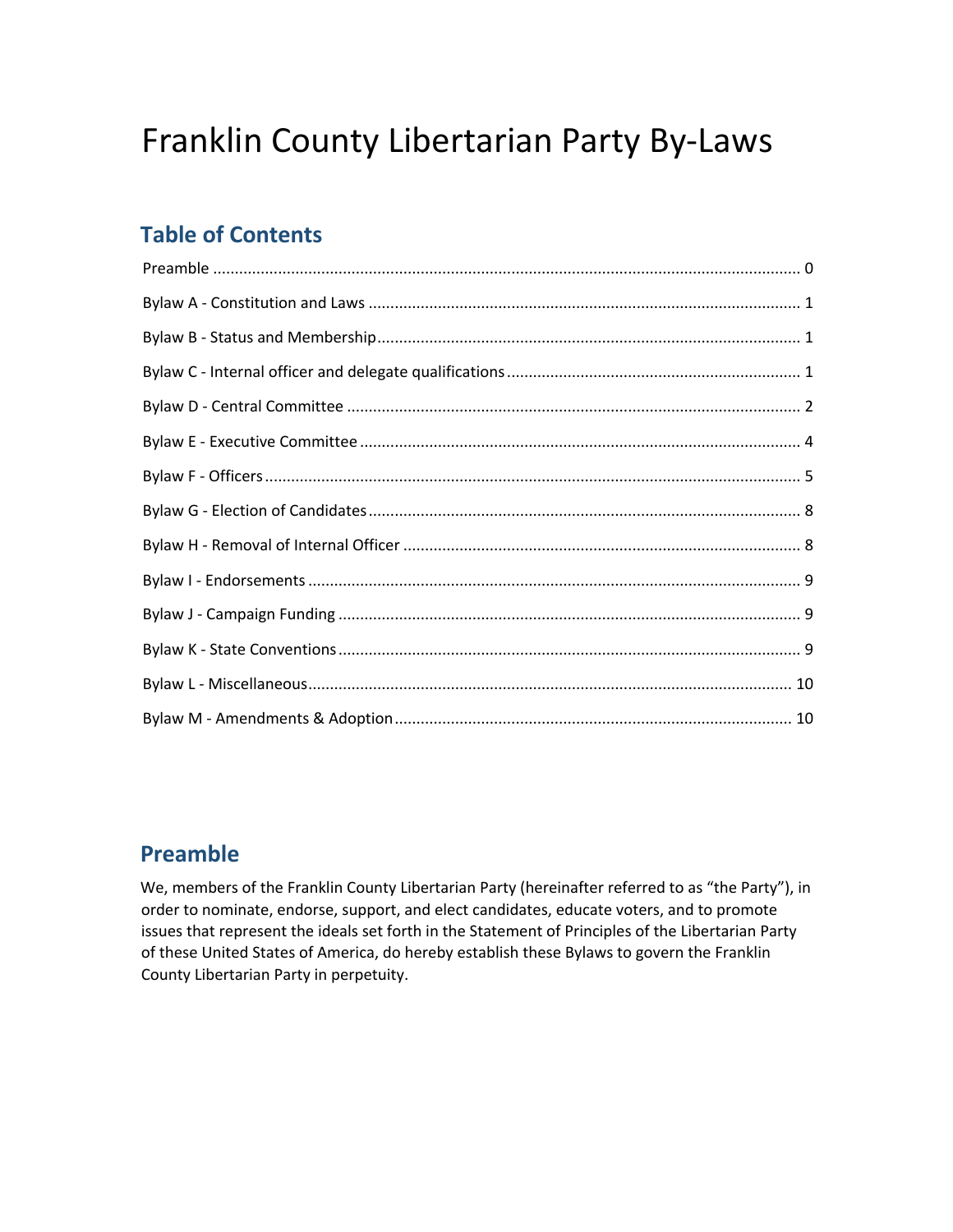### **Bylaw A - Constitution and Laws**

**Section 1**. Nothing herein shall conflict with the Constitution of the United States of America, the laws of the United States of America, the Constitution of the State of Ohio, the laws of the State of Ohio, or the Constitution and Bylaws of the Libertarian Party of Ohio.

**Section 2**. Any matter which is determined to conflict with Section 1 shall be of no force and effect. All constitutional provisions and laws of the United States of America and of the State of Ohio are hereby incorporated by reference and made a part hereof.

**Section 3**. Each clause of these Bylaws shall be considered separately and the illegality or enforceability of any one clause shall not affect any other clause.

### **Bylaw B - Status and Membership**

**Section 1**. The Party affirms and intends to preserve its status as the official Franklin County affiliate of the Libertarian Party of Ohio (hereinafter referred to as "the LPO"). The Party shall abide by the Statement of Principles, Constitution, Bylaws, Standing Rules, and Operational Directives of the LPO. This Section shall not be interpreted in such a way as to allow the LPO to dictate spending or operating priorities of the Party.

**Section 2**. Any member of the Libertarian Party of Ohio residing in Franklin County shall be considered to be a member of the Party.

**Section 3**. No membership dues, other than any required by the state party, shall be exacted from Party members.

### **Bylaw C - Internal officer and delegate qualifications**

**Section 1**. No person may receive endorsement or vote on any motion, resolution, nomination, or internal election at any caucus, convention, meeting, or conference of the Party who does not affirm the Constitution of the United States of America and the Constitution, Bylaws, and Guiding Principles of the Libertarian Party of Ohio.

**Section 2**. No person may be eligible for elected office within the Party who is an active officer, candidate, or elected official of another political party within the 30 days prior to such an election.

**Section 3**. No person may be eligible for elected office within the Party who cannot affirm the following pledge "I hereby certify that I do not believe in or advocate the initiation of force as a means of achieving political or social goals."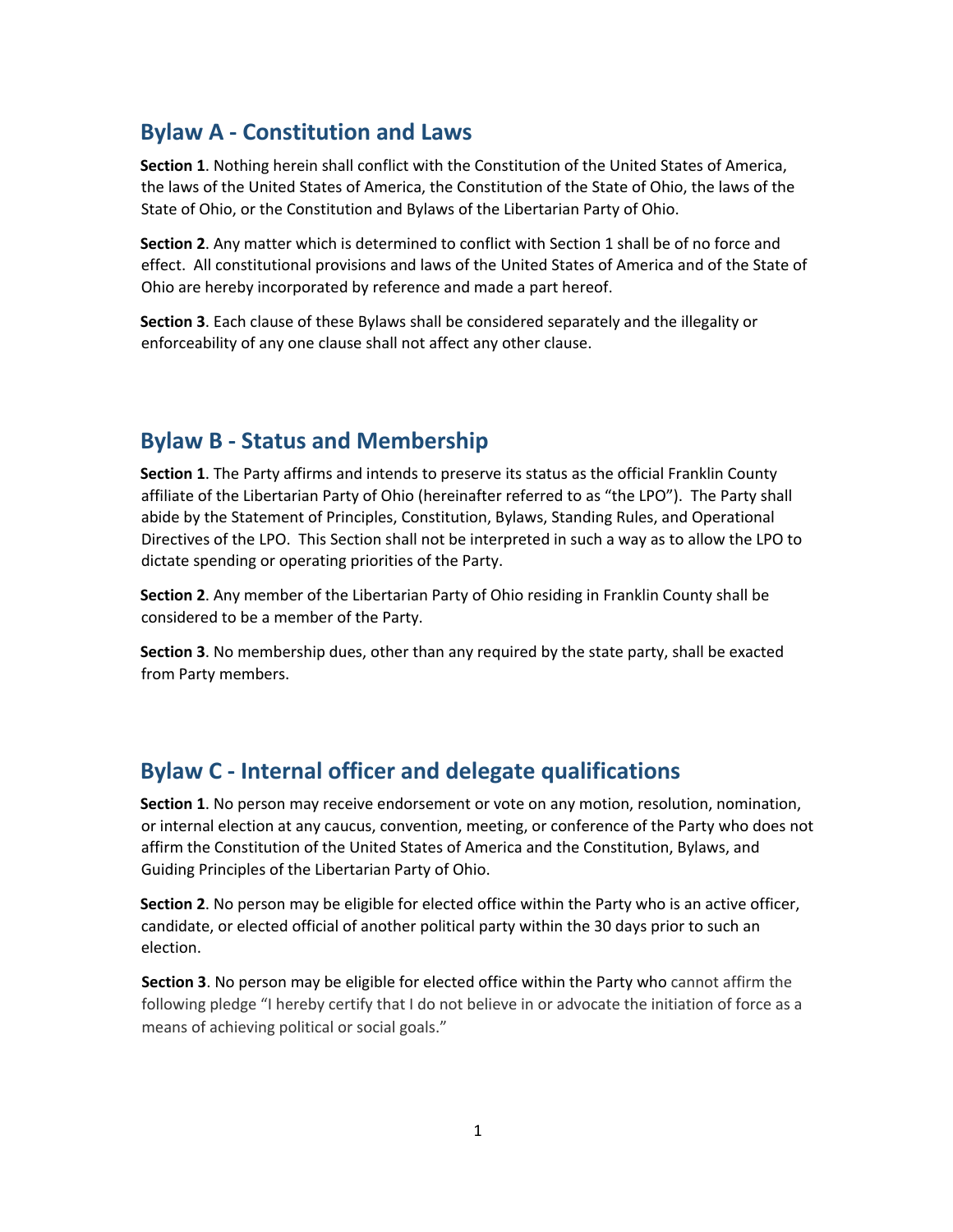# **Bylaw D - Central Committee**

**Section 1**. In matters of elections to the state Central Committee, to the extent possible, the Party shall follow Title 35 of the Ohio Revised Code as it applies to major political parties.

A. One member shall be elected from each ward in each city and from each township in the County to serve on the Central Committee for a term of two years in accordance with Section 3517.03 of the Ohio Revised Code.

B. Only members of the Party may be elected to the Central Committee from the district in which they reside and in accordance with Section 3517.03 of the Ohio Revised Code.

**Section 2**. In the event the Secretary of State denies ballot access as a recognized party, Central Committee shall dissolve at the end of their term. After dissolution a new Executive Committee will be chosen by direct election and assume the duties of this committee not already conferred.

**Section 3**. Each newly elected Central Committee shall meet no earlier than 6 but no more than 15 days following certification of the elections and organize itself by the election of a Chair, Vice Chair, treasurer, and secretary in accordance with Section 3517.04 of the Ohio Revised Code.

**Section 4**. The Central Committee shall, at its first and each meeting thereafter, elect from the Party membership to the Executive Committee such positions as are vacant and provided for in Bylaw E, Section 2.

A. The Central Committee shall confer upon the Executive Committee all its duties and responsibilities excepting those reserved in this Bylaw. The Executive Committee shall have responsibility for and shall be authorized to act for the Central Committee in all things pertaining to the operation, organization, business, and well-being of the Party.

B. The Executive Committee shall be elected from Party members by each newly elected Central Committee as specified by Party Bylaws and the Ohio Revised Code, or in the event that the Secretary of State denies ballot access as a recognized party members shall be chosen by direct election. This election shall be held by secret ballot.

**Section 5**. In the event of a vacancy on the Central Committee caused by death, resignation, failure to elect, or removal from the district from which a committee member was chosen, the vacancy may be filled by a majority vote of the remaining members of the Central Committee in accordance with Section 3517.05 of the Ohio Revised Code. Such replacement elections may be conducted in a manner determined by the Central Committee Chair with the consent of the Committee and the nominee, unless otherwise specified by Bylaw D, Section 2 and Section 4, B.

**Section 6**. The Central Committee shall meet at least twice each year at a time and place determined by the Chair of the Central Committee.

A. Special meetings may be called by the Committee Chair or upon petition of one-third of Central Committee members.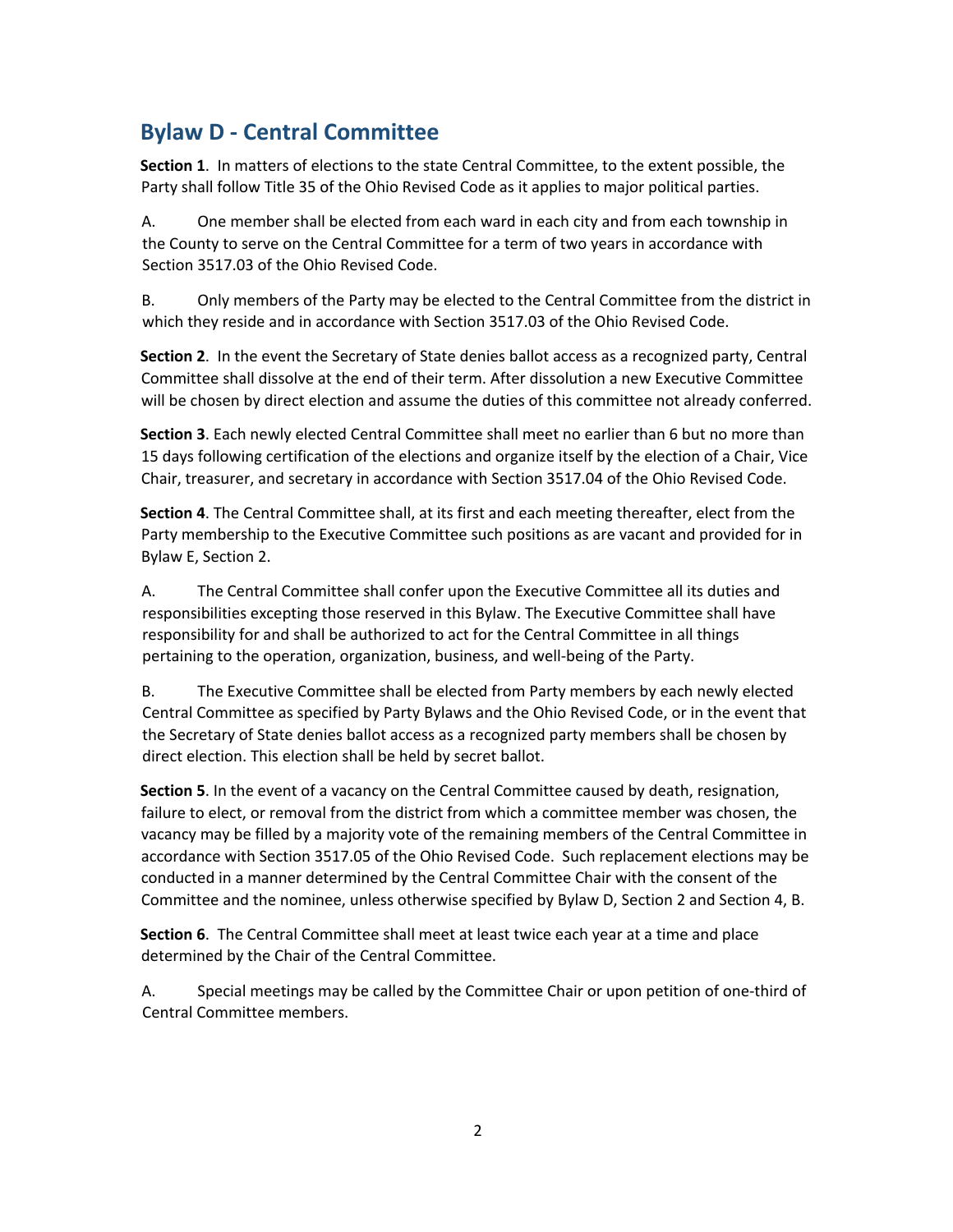B. Save in an emergency, all members of the Central Committee shall be given not less than two weeks' notice of each meeting and its agenda of business. C. All meetings shall be open and available to the public.

**Section 7**. The Central Committee shall retain the following powers:

A. Creation of an Audit Committee, with oversight by the Committee treasurer.

- B. Selecting delegates to state Conventions with guidance from the Libertarian Party of Ohio.
- C. Election of the Executive Committee as defined in Bylaw D, Section 2.
- D. Establish all compensation to staff and officers of the Party.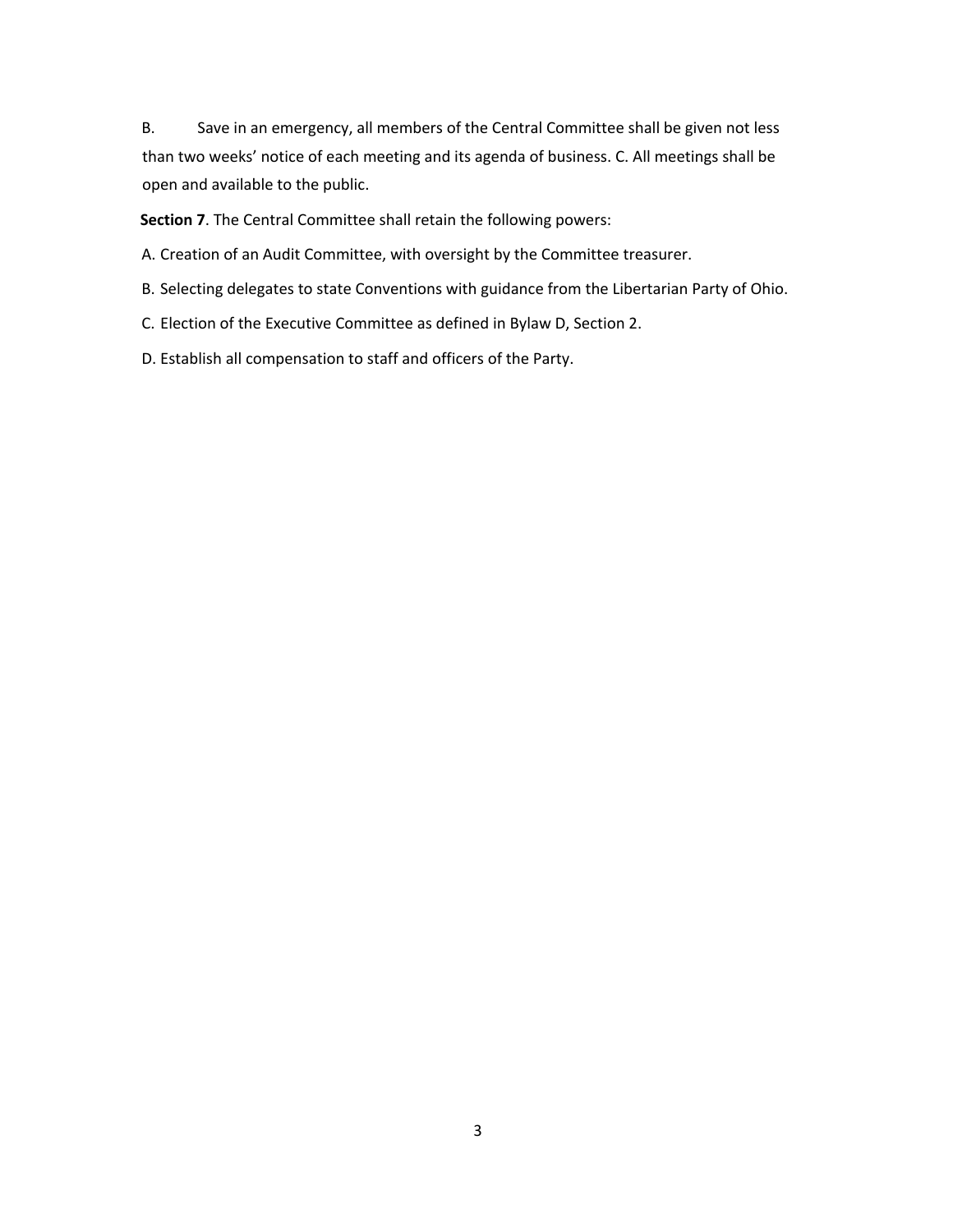**8**. Quorum shall consist of a majority of the filled positions of the Central Committee. Special quorums may conduct business not requiring a vote

#### **Bylaw E - Executive Committee**

**Section 1**. The county Executive Committee will be responsible for the day to day administration of the all party functions including recruitment of candidates, education programs (especially for training of grassroots activists), publicity and coordination of events and functions, press and public relations, fundraising and finances, and any other functions reasonably believed to be "administrative."

**Section 2**. Terms of office for the Executive Committee shall all commence upon election by the Central Committee, or by direct election as specified in Bylaw D, Section 2. All terms shall expire with the first meeting of a new Central Committee, unless otherwise noted in this Section. The Executive Committee shall consist of the following officers.

- A. Chair
- B. Vice Chair
- C. Secretary
- D. Treasurer
- E. Three members of the Central Committee elected at large.

**Section 3**. The Executive Committee officers shall have such duties as specified in Bylaw F.

**Section 4**. The Executive Committee shall hold at least one business meeting quarterly, the date, place, and time determined by the Chair. The committee shall be notified no less than one week prior to the scheduled meeting, and an agenda shall be provided with such notification.

**Section 5**. No member may hold an office for more than 8 consecutive years.

**Section 6**. The Executive Committee shall maintain a balanced budget for the Party.

The Party may not incur a debt with a term of longer than 4 years, except with the direction from the Central Committee for capital expenditures and to acquire ownership of real property.

**Section 7**. The Executive Committee may create Standing Rules of the Party to implement specific policies or procedures as may be required.

**Section 8**. The Executive Committee may hire paid staff, subject to approval of the Central Committee.

- A. The Executive Committee shall set job descriptions and oversee any staff.
- B. Officers shall retain their vote on the Executive Committee and be counted towards quorum, regardless of compensation.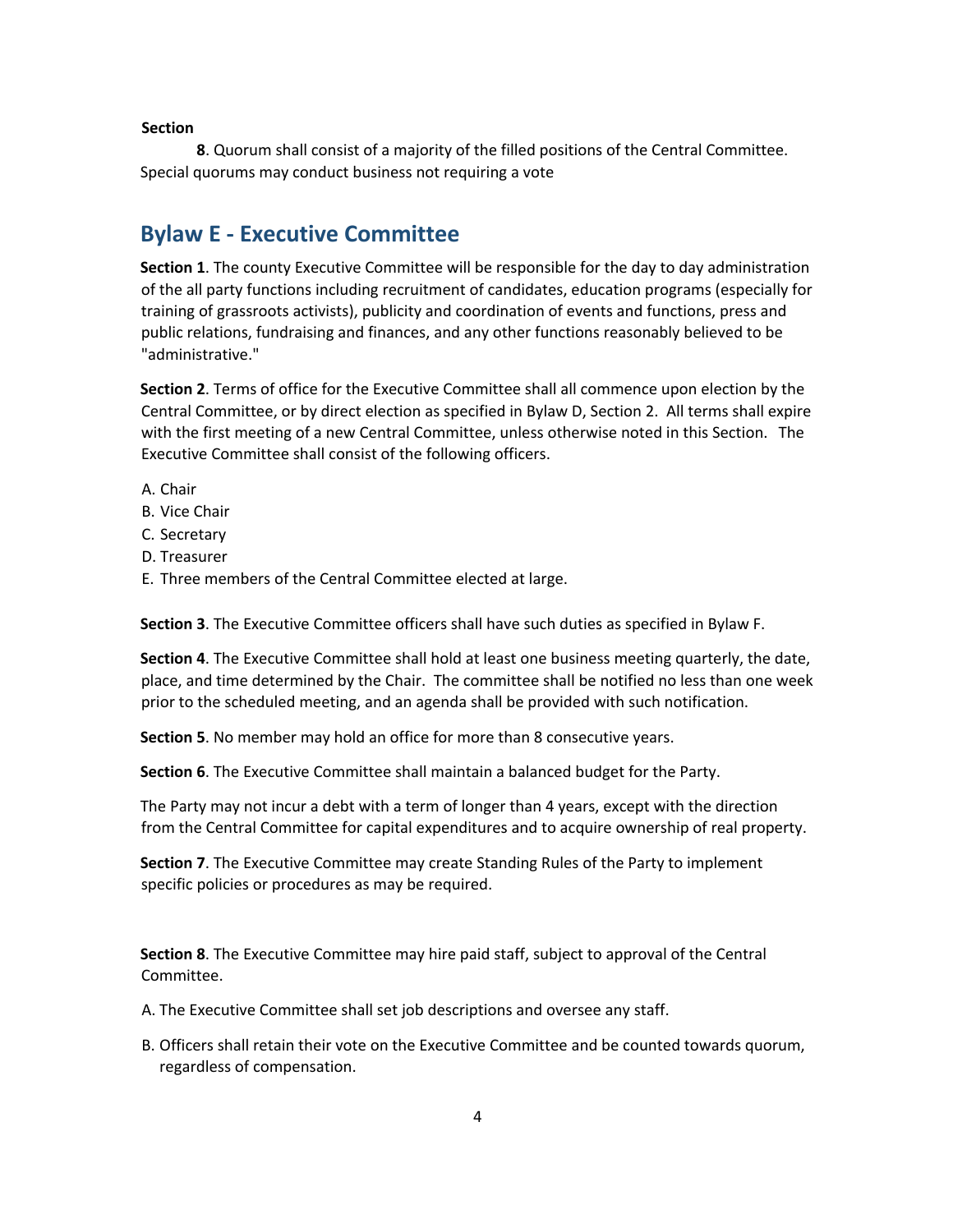**9**. Quorum shall consist of 60% of the Executive Committee. Special quorum shall not be allowed.

**Section 9**. In the event the Secretary of State denies ballot access as a recognized party, direct Executive Committee elections shall take place at a central location, at a time and place agreed upon by the outgoing Executive Committee.

A. Elections shall be held in even-numbered years in the same month as the official state primary election.

B. The date of the election shall be set no later than **75** days prior to the official primary election of the State of Ohio. Announcement of the election date, time, and location shall be communicated to the members of the Party by reasonable and common methods no later than 60 days prior to the election.

C. Nominations or declarations of intent to run for office shall be received by the outgoing Central Committee Secretary no later than 45 days prior to election. The candidates' names and addresses shall be communicated to the members of the Party by reasonable and common methods no later than 30 days prior to the election.

D. Elections for Executive Committee shall be conducted by secret ballot. The use of mail-in or absentee ballots shall not be denied, provided any such ballots are postmarked no later than the day of the election and provided that such ballots are easily obtained through reasonable methods.

E. Election results shall be communicated to the outgoing Central Committee Secretary no later than three business days after the election and forwarded to the Executive Committee Secretary within five days. Included with the results shall be a list of members who voted in each district. The Central Committee Secretary shall certify and communicate the results to the members of the Party by reasonable and common methods within 10 days.

### **Bylaw F - Officers**

**Section 1**. The officers the Executive Committee shall:

- A. be, and remain throughout their term of office, members of the Party.
- B. be prepared, with reasonable notice, to turn over all equipment and records of the Party to their successor.
- C. be able, with reasonable notice, to account for all equipment and records of the Party.
- D. be removed from office in the manner as specified in Bylaw H.
- E. select such individuals as required for positions with the LPO.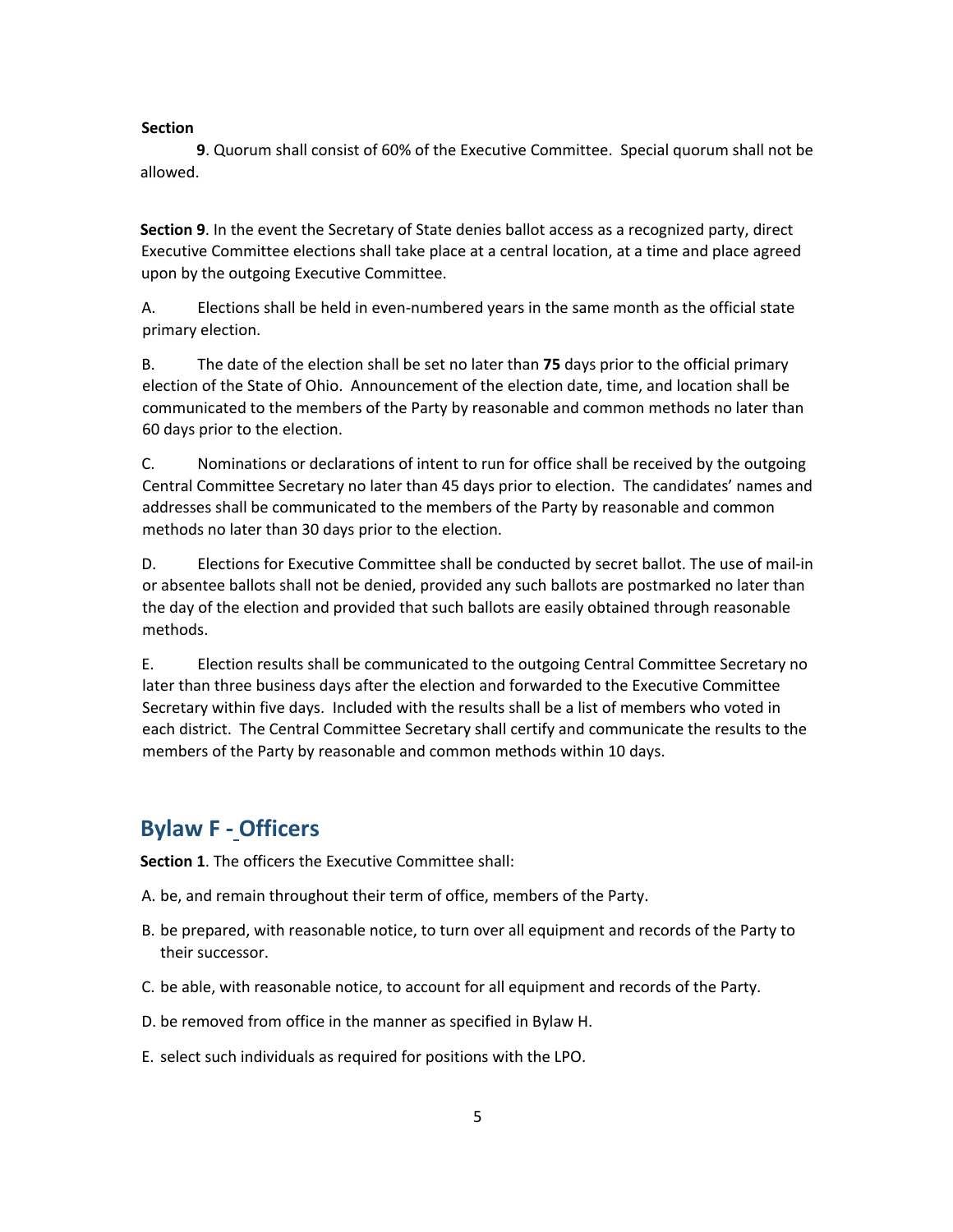**Section 2**. The Chair of the Executive Committee shall have the following duties, responsibilities, and restrictions:

A. At the discretion of the Chair, issues not affecting financial transactions may be decided by electronic voting or email. Any such decisions will be discussed and may be overturned at the next meeting.

B. The power to appoint such committees and positions as deemed necessary, at a minimum those required by the Party Bylaws. All appointment terms shall end with the election of a new Executive Committee Chair.

C. Establishing the date, time, location, and agenda of all Executive Committee meetings. The agenda shall be distributed in accordance with Bylaw E, Section 4.

D. Perform all other duties prescribed by statute or usually exercised by the Chair and not inconsistent with the Constitution and Bylaws of the Party.

E. Perform all other duties prescribed by statue or usually exercised by the Chair and not inconsistent with the Bylaws of the Party.

**Section 3**. The Vice Chair of the Executive Committee shall have the following duties, responsibilities, and restrictions:

- A. Perform the duties of the Chair in the event of Chair's absence, death, removal from office, resignation, removal from the State of Ohio, or inability to act, until the Chair returns or a new Chair is elected and qualified.
- B. Learn the duties of and assist the Chair as designated by the Chair.

**Section 4**. The Secretary of the Executive Committee shall have the following duties, responsibilities, and restrictions:

- A. Be in charge of maintaining all official documents of the Party.
- B. Prepare all necessary notes, minutes, and other documents.
- C. Make available to all members the minutes of all meetings within ten days of the meeting.
- D. Keep and be the custodian of the permanent books and records of the Party, except financial records.
- E. Keep and maintain the Standing Rules of the Party.
- F. File with the Franklin County Board of Elections a copy of the Party Bylaws within thirty days of adoption or amendment as required by Section 3517.06 of the Ohio Revised Code.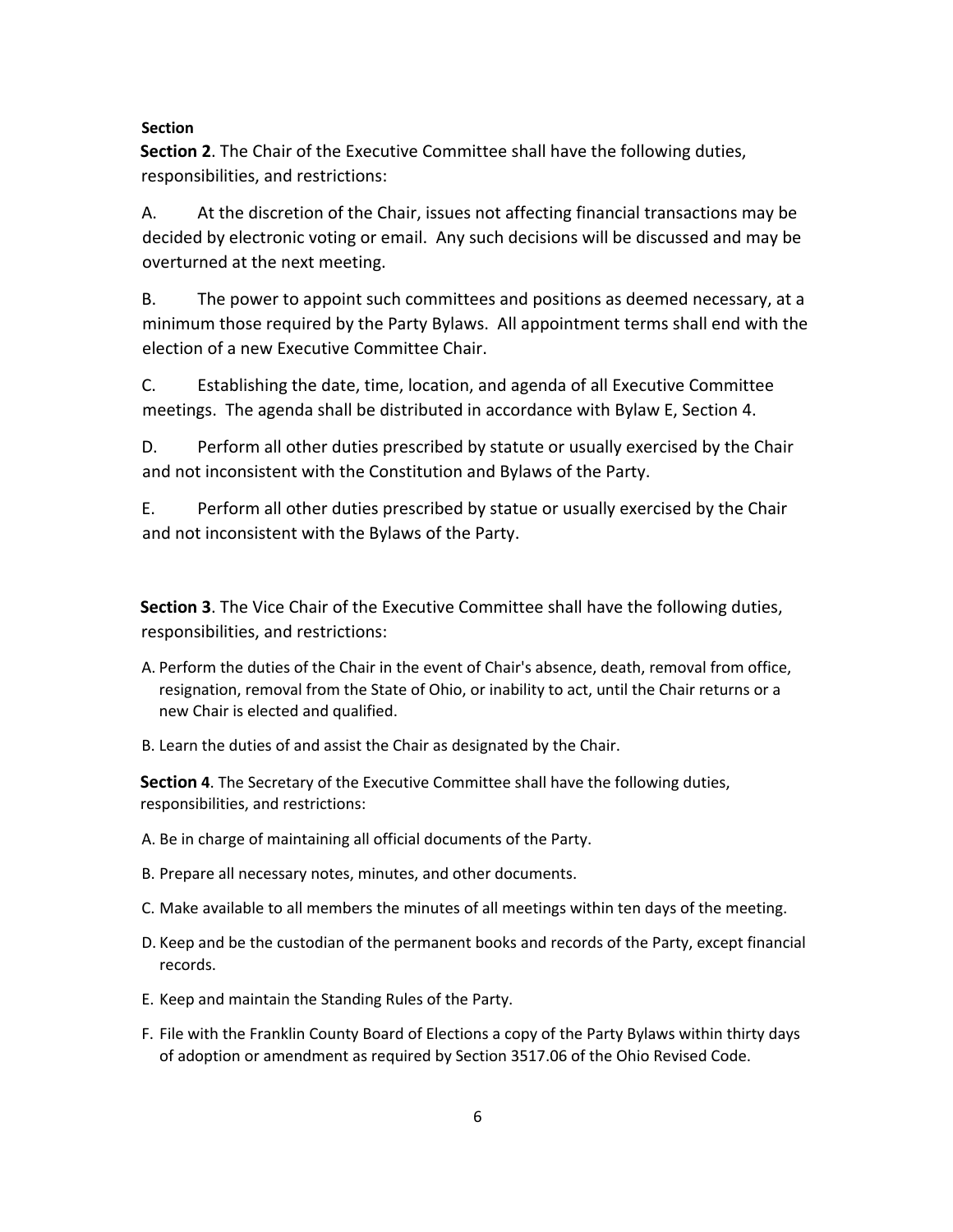- G. File with the Franklin County Board of Elections a list of members of the Central Committee and Executive Committee within thirty days of their election or appointment as required by Section 3517.06 of the Ohio Revised Code.
- H. Perform all other duties prescribed by statue or usually exercised by the Secretary and not inconsistent with the Bylaws of the Party.
- I. The Secretary may appoint a deputy Secretary and assistant Secretaries who shall assist with such duties as assigned by the Secretary.
- J. The deputy Secretary shall perform the duties of the Secretary, except voting on the Executive Committee, in the event of Secretary's absence, death, removal from office, resignation, removal from the State of Ohio, or inability to act, until the Secretary returns or a new Secretary is elected and qualified.

**Section 5**. The Treasurer of the Executive Committee shall have the following duties, responsibilities, and restrictions:

- A. Receive all funds belonging to the Party and keep proper books of account on all monies.
- B. Expend such funds belonging to the Party as have been approved in accordance with Party Bylaws.
- C. Establish such funds as may be necessary to ensure proper accounting and treatment of all monies, based upon the laws of the United States of America and the State of Ohio.
- D. Maintain proper financial reporting status and frequency as determined by applicable regulatory agencies at the federal, state, and county level.
- E. File the proper forms to all applicable regulatory agencies at the federal, state, and county level within two weeks of succeeding a previous Treasurer to be identified as the new Treasurer.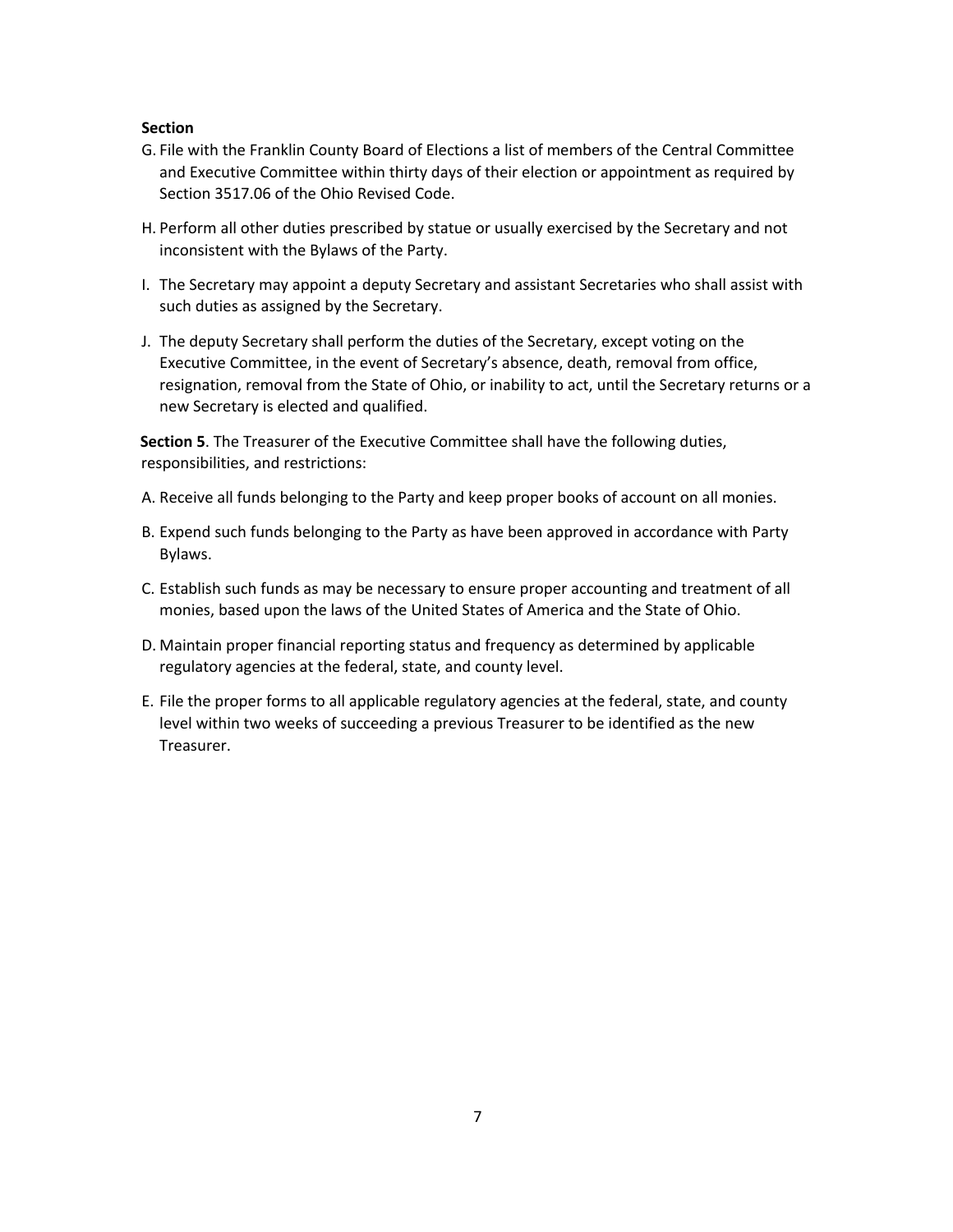- F. File the proper forms to all applicable regulatory agencies at the federal, state, and county level within two weeks of appointing a Deputy Treasurer to allow the Deputy Treasurer to be identified as an authorized person of account.
- G. Expend funds only through check, electronic transfer, or other common methods which allow for a detailed audit trail. Cash is not an acceptable method of expenditure.
- H. Provide all financial records to the Audit Committee following each filing period and upon the request of the Audit Committee.
- I. Share all campaign finance information with the LPO, particularly contributions of federal funds, by the  $20<sup>th</sup>$  of each month for the preceding month.
- J. Perform all other duties prescribed by statue or usually exercised by the Treasurer and not inconsistent with the Bylaws of the Party.
- K. The Treasurer may appoint a deputy Treasurer and assistant Treasurers to assist with such duties as assigned by the Treasurer.
- L. The deputy Treasurer shall perform the duties of the Treasurer, except voting on the Executive Committee, in the event of Treasurer's absence, death, removal from office, resignation, removal from the State of Ohio, or inability to act, until the Treasurer returns or a new Treasurer is elected and qualified.
- M. The Treasurer and Deputy Treasurer shall not be permitted to serve on the Audit Committee for at least two years after the completion of their term.

#### **Bylaw G - Election of Candidates**

**Section 1**. For all internal elections, the winning candidate shall be selected from among the several candidates and "None of the Above" using instant runoff voting methods.

"None of the Above" may win, triggering a new election with a new slate of candidates.

**Section 2**. Each member eligible to vote shall be permitted one and only one vote. No voting may be done by proxy, unit rule, or slate selection.

#### **Bylaw H - Removal of Internal Officer**

**Section 1**. An internal officer of the Executive Committee or Central Committee or appointee may be removed from their position by a three-fourths vote of the Central Committee.

A. The member shall be notified in writing or electronic form with at least two weeks notice that the action by the Central Committee is being contemplated, of the reasons for it, and be given a reasonable opportunity to appear and produce evidence and witness in his own favor before any vote on removal may be taken.

B. Three members of the Central Committee must state their reasons and recommend in writing or in electronic form to begin removal proceedings. These recommendations must be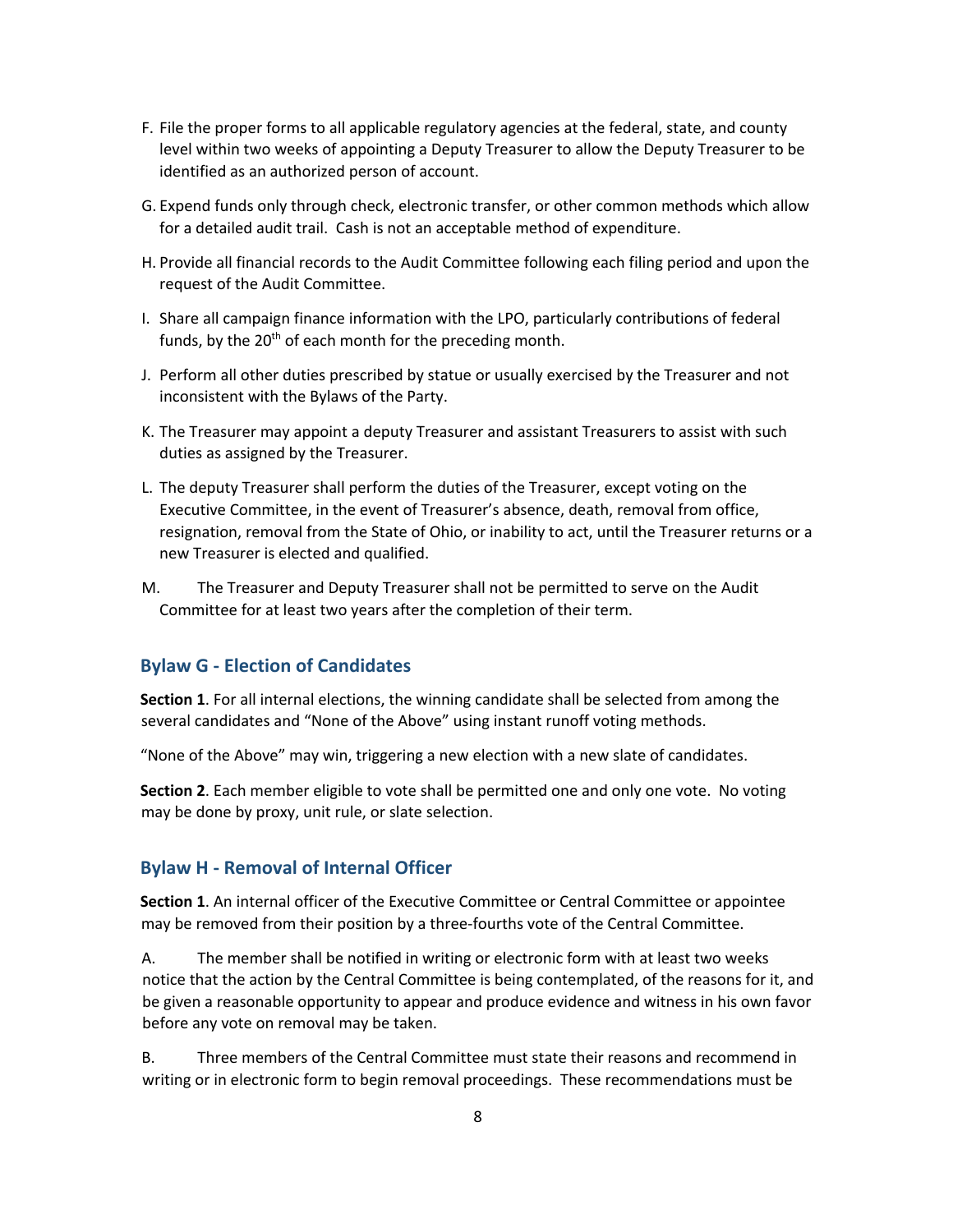received within a reasonable time frame from one another; no complaint older than thirty days shall count towards this number.

C. A special meeting of the Central Committee may be called to deal with a removal issue, provided that all members of the Central Committee are made aware of the meeting no less than two weeks in advance.

D. Once removed, a member may not hold office (including appointments) within the Party for a duration set by the Central Committee at the time of the removal.

### **Bylaw I - Endorsements**

**Section 1**. No committee, officer, or appointee of the Party shall endorse any candidate running in opposition to a candidate endorsed or nominated by the Party, the LPO, or the Libertarian Party of the United States of America. The Party shall not endorse for any partisan race a member of another Party. The Party reserves the right to endorse no candidate for a race.

**Section 2**. The Party may endorse one or more candidates in a Libertarian primary, subject to Standing Rules adopted by the Executive Committee, pursuant to Bylaw E, Section 7 of these Bylaws.

**Section 3.** The endorsement of candidates for public office shall be approved only in a special meeting of the Central Committee called for that purpose. The Chair with the aid of the Secretary shall provide notice of the meeting and must request endorsements of each candidate in writing in the notice. The agenda shall include an opportunity for any member of the Central Committee to request endorsement of a candidate from the floor. The Central Committee shall be careful to ensure that all information presented by the member from the floor has been verified and vetted, or should vote to not endorse the candidate. After the Special Meeting, but prior to the appropriate election, the Executive Committee may remove the endorsement of any candidate for sufficient cause without the necessity of calling for a special meeting of the Central Committee.

### **Bylaw J - Campaign Funding**

**Section 1**. Funding and other assistance provided by the Party to a candidate for office shall not be used to attack any Libertarian candidate in a primary election.

#### **Bylaw K - State Conventions**

**Section 1**. The number of delegates and alternates to a state convention and the procedure for their selection shall be determined by the LPO.

A. The Party Central Committee shall select the Party's delegates to each state Convention in accordance with the procedure specified by the LPO

B. The Party Executive Committee shall select from the delegates such appointments to the state Convention as the LPO may request from the Party.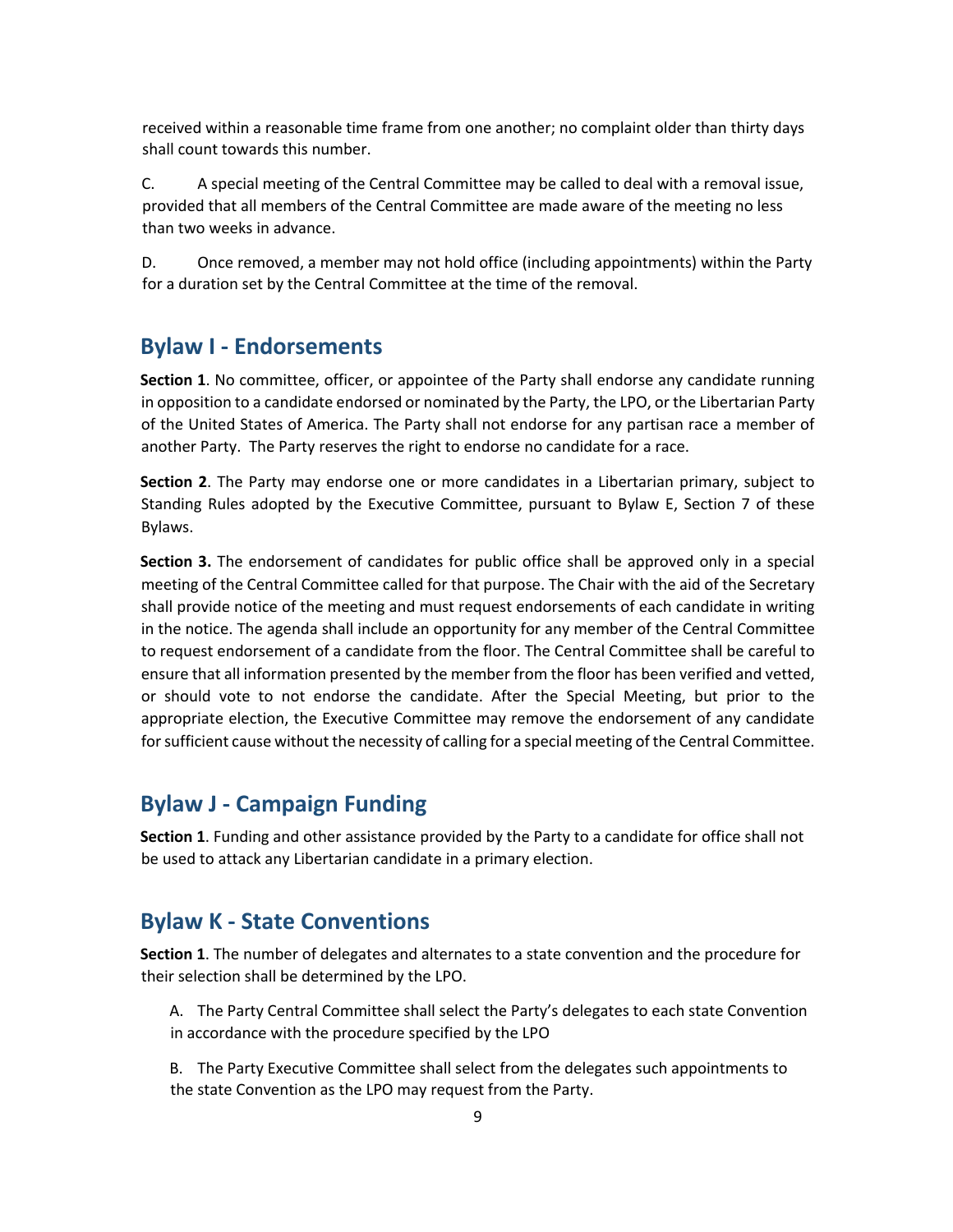### **Bylaw L - Miscellaneous**

**Section 1**. These Bylaws shall be maintained online in a manner easily accessible to Members and Officers in a commonly used format. An official copy shall also be maintained by the Secretary.

**Section 2**. All Party meetings shall be open to the public and the press. Any Committee of the Party may go into executive session to consider and vote upon matters of budget, personnel, legal affairs, and any other matter that is not required by law to be discussed and voted upon in an open meeting, upon a majority vote of those members voting.

**Section 3**. A member of any Committee may, at the discretion of the chair, fully participate in the proceedings of a meeting via telephone conference call, video conference, or other means of remote participation. A member so participating shall be counted as part of quorum and shall have all the rights, privileges, and responsibilities as if present, with the exception of votes requiring a secret ballot and replacement of statewide candidates after a primary election as required by Section 3513.31 of the Ohio Revised Code.

A. For votes requiring a secret ballot, committee members participating remotely may count towards quorum, but their vote should be recorded as an automatic abstention.

**Section 4**. The Party shall not create any Bylaws or rules which attempt to limit participation by any individual based upon race, gender, national origin, language(s) spoken, sexual preference, gender identification, religious preference(s), military background, physical capabilities or characteristics, mental capabilities or characteristics, age, prior political affiliation or any other individual trait.

**Section 5**. The Party shall provide easy access and frequent opportunity for qualified residents of Franklin County to become members of the Libertarian Party of Ohio and to participate in the elective process and shall support any legislation which so provides.

**Section 6**. The most recent edition of Robert's Rules of Order shall govern all proceedings not specifically covered by these Bylaws.

### **Bylaw M - Amendments & Adoption**

**Section 1**. These Bylaws may be adopted, amended, or repealed by a majority vote of the Party Central Committee.

**Section 2**. Bylaw changes to be considered for adoption shall be communicated to those eligible to vote upon them by reasonable and common methods no less than two weeks prior to a vote. Failure to follow this procedure will be grounds for invalidation of such a vote.

**Section 3**. Corrections of numbering and grammar to common usage of English shall be approved by a majority vote of the Executive Committee or the Central Committee and not recorded in these Bylaws as amendments.